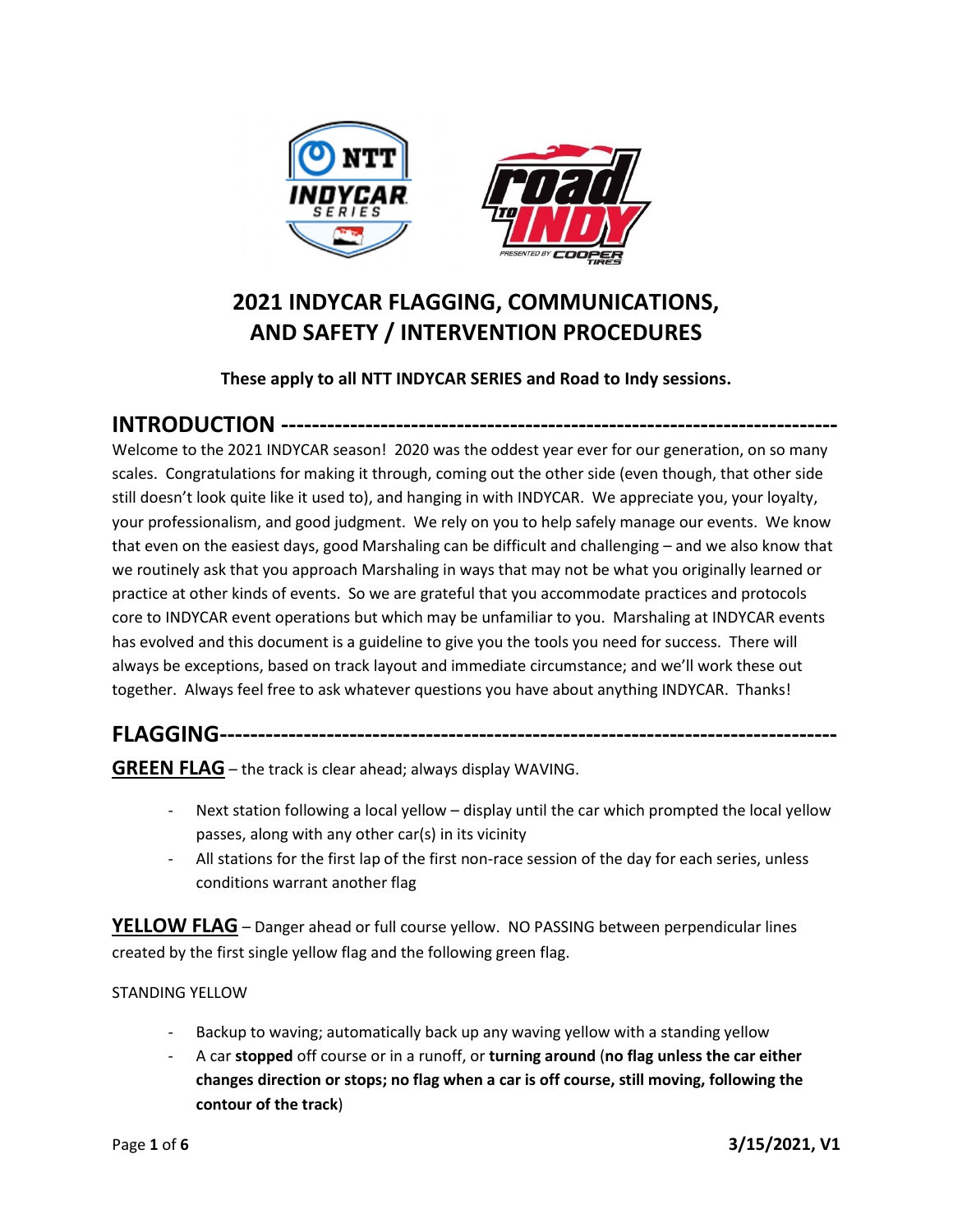#### WAVING YELLOW

- A car or safety vehicle(s) stopped on course
- Safety team attending to a car on or off course (boots on the ground)
- Anyone outside of positive protection / barrier

#### **EXCEPTIONS / NOTES**:

- NO FLAG for a car driving off course and stopping in a safe location
- **NO FLAG** for a car making forward progress with briefly off and on (two or four wheels)
- Wave the flag vigorously to assure visibility and continue to wave it vigorously until the situation is resolved or the flag is downgraded

#### DOUBLE STANDING YELLOW

- Invoked and withdrawn at Race Control direction only
- Full course yellow / no overtaking or passing either before or after any station's flag
- Station(s) with incident(s) continue to flag the incident(s) as appropriate; backup standing yellow and succeeding green upgrade to double standing
- Flag for moving (white) and stopped safety vehicles (waving yellow) during FCY
- LIGHTS some stations may also have a flashing yellow light (operated by Race Control) which supplements flags during full course yellows

#### **RED FLAG** – always display WAVING

- Invoked by Race Control to interrupt or stop practice, qualifying, or racing
- Station(s) with the incident(s) flag as appropriate; backup standing yellow and succeeding green upgrade to red
- Drivers continue to the pits at reduced speed; report passes under red or unsafe activity
- Flag for moving (white) and stopped safety vehicles (waving yellow) while there are competition vehicles on course
- Practice or qualifying automatically withdraw the red when the last moving race car pits

**BLACK FLAG** – WAVING at start and at a designated flag station (with a number board) at the request of Race Control to bring a particular car into the pits

**BLUE FLAG** – Display STANDING, ROCKING, or WAVING, depending upon the immediacy of the circumstance; an ADVISORY to a driver being overtaken

STANDING or ROCKING BLUE – another competitor following closely is preparing to pass; a slower car should see several STANDING or ROCKING blue flags before being overtaken

WAVING BLUE – another competitor is rapidly overtaking; give extra emphasis if it appears that the overtaken driver is unaware or obstructing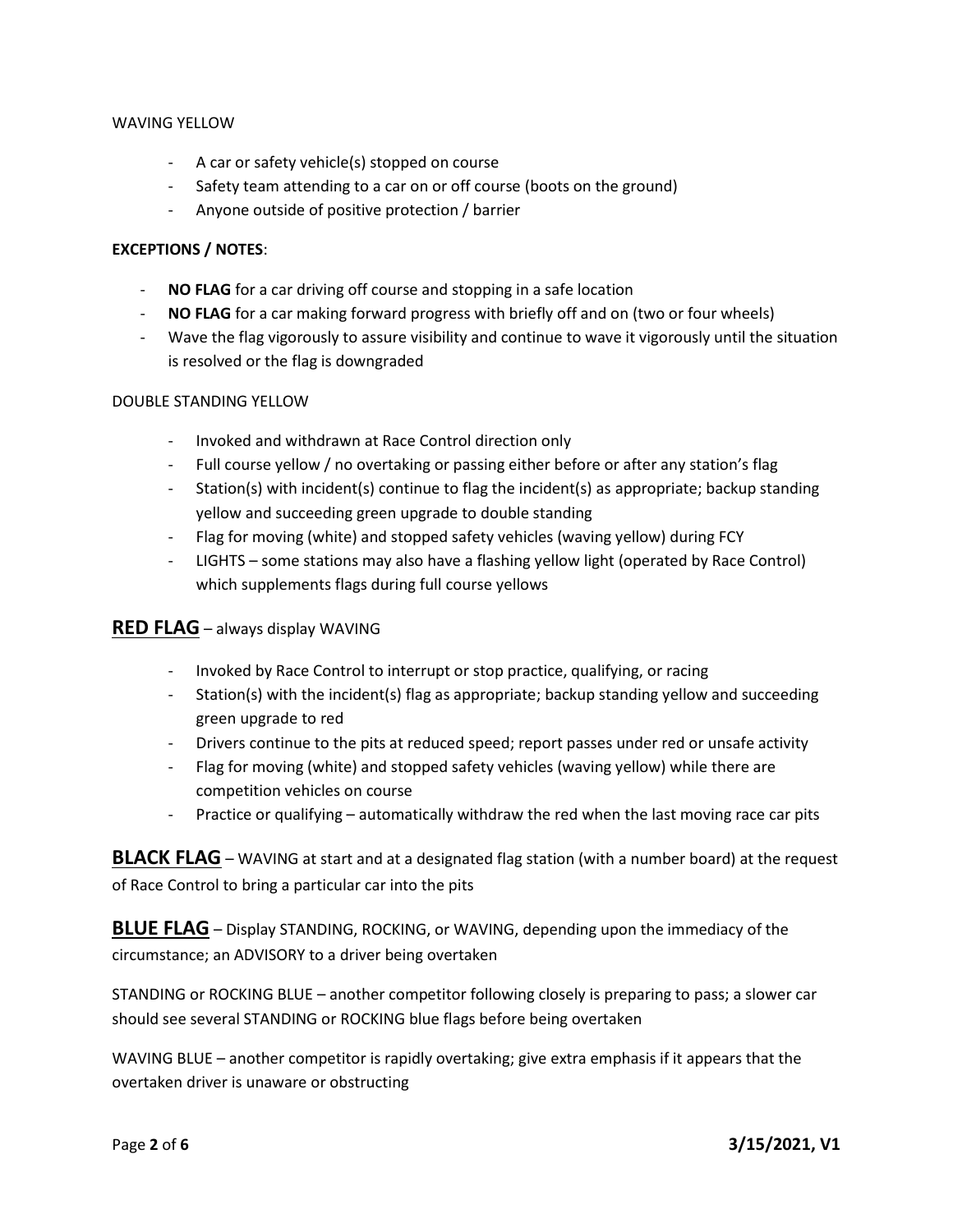NOTES:

- PRACTICE / QUALIFYING do not show a flag for cars running closely for two laps
- RACE NEVER blue flag cars racing for position; blue only for lapped traffic
- The Race Director may request more or fewer blue flags for a particular car
- Control will update the order regularly please relay the information to your blue flagger; please assign a single individual to blue flag the full race

**WHITE FLAG** – a vehicle ahead is moving slowly; also shown from Start to indicate last lap of a race

#### STANDING WHITE

- A slow race car moving at more than 1/3 normal speed
- To back up the next downstream station's waving white

#### WAVED WHITE

- Slow race car moving at less than 1/3 normal speed
- On ROAD COURSES, when a car that has been briefly off course continues, if it is slow
- Moving safety vehicles while competition vehicles remain on course between sessions, during a session stoppage, or during a full course yellow
- To cover a car returning from the runoff onto the track, especially when there has been no yellow flag

**SURFACE FLAG** – the surface has changed since the last time by; displayed standing

#### **SURFACE**

- Deterioration of adhesion from liquid
- Debris that can be driven over
- Yellow may be used if the debris is in the line **and** sufficient to cause an incident

NOTES:

- NO FLAG for fluid or debris off-line and not in danger of being hit
- Display the flag for two laps unless the surface returns to normal sooner

**CHECKERED FLAG** – the session is complete, cars return to the pits on the current lap

WAVED checker – always at start; for practice / qualifying at the last timeline prior to pit in

## **COMMUNICATIONS -------------------------------------------------------------------**

LISTENING and FOLLOWING PROTOCOL are key to successful race communicating. INDYCAR

relies on turn comms to share information with their crews and to provide useful information to Race Control. **Please call all yellow, surface flag condition, and clear in real time as they happen.**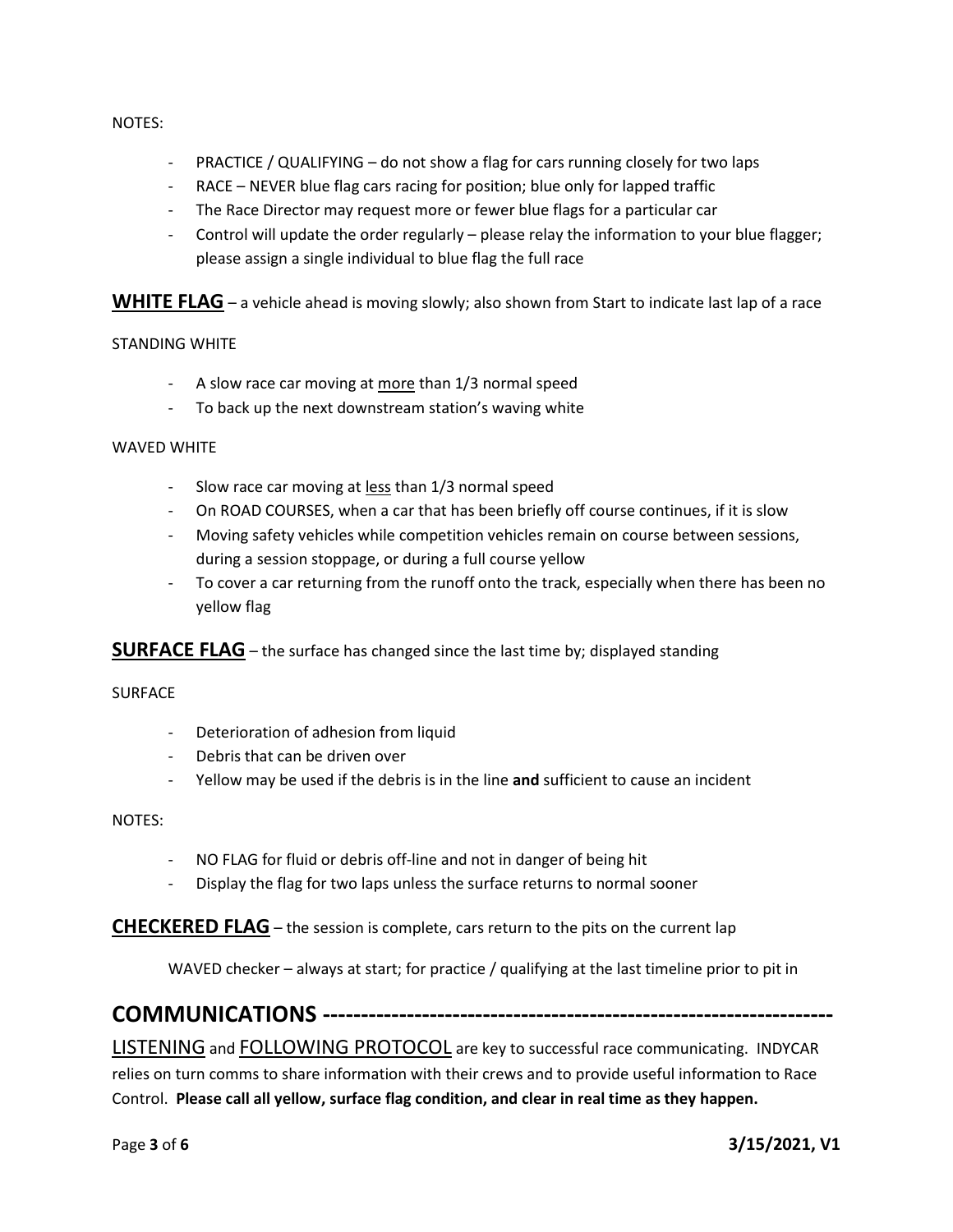INCIDENT CALLS – break information into sound bites. The first bite is the location and flag – and is one of two real time calls. The format (Station #), (flag condition) notifies both the net and Race Control – and prompts proper flags from adjacent stations. If there is contact (car to car) or impact (car to object), include it in the first call: (Station #), (flag condition) with (an impact OR contact). Then, pause for Race Control to reply.

The second bite is car number(s), location(s) of the car(s) (right, left, center, apex, entrance, exit, runoff), track blockage (if any), and whether the engine(s) is / are running. If there is an immediate and significant hazard, this can be part of the first call. Drivers in all series are advised to raise a finger if the engine is stalled. Please do not delay your call if you do not have a car number – that can be determined subsequently; time critical response is the primary emphasis.

Keep all transmissions brief and leave breaks between reports to give Race Control the opportunity to transmit instructions, should the session be stopped. This is particularly important if the comm system is radios, because only one person can speak at a time.

The third bite is CLEAR, should the car continue. This is also real time; again, so that adjacent stations can drop their flags and Race Control can stand down.

The final bite is any additional relevant detail or response to question(s) from Race Control.

NOTES:

- The location of the car is more important than how it got there.
- Identify cars by sponsor and color if the number is not visible.
- INDYCARs have no onboard starter, but do have reverse.
- Every Road to Indy car has both an onboard starter and reverse gear.

SURFACE CONDITION CALLS – after announcing your surface flag in real time, your next report should include the car number, issue – fluid or debris, size and location, reaction of cars (driving over it or avoiding, losing traction), and an evaluation (watch it, flag two laps, need clean up / remove now). If fluid, all turns should look at the track to determine where it starts and ends. Display surface at the FIRST SIGN of rain affecting adhesion; if the rain is sufficiently sudden and heavy, request a backup surface from the station upstream. Do not display surface for rain throughout the entire circuit.

#### OTHER REPORTS

- SHORTCUTS immediately report four wheels to the inside apex of a corner to make a pass or if there is a possible time or distance advantage gained as a result
- FOUR WHEELS OFF four wheels (not two). Report flag change in real time, and then (Car # off), (right or left), continued; if there was no flag change – then no report is needed unless the reentry was unsafe or the car took a sufficiently rough ride that you suspect possible damage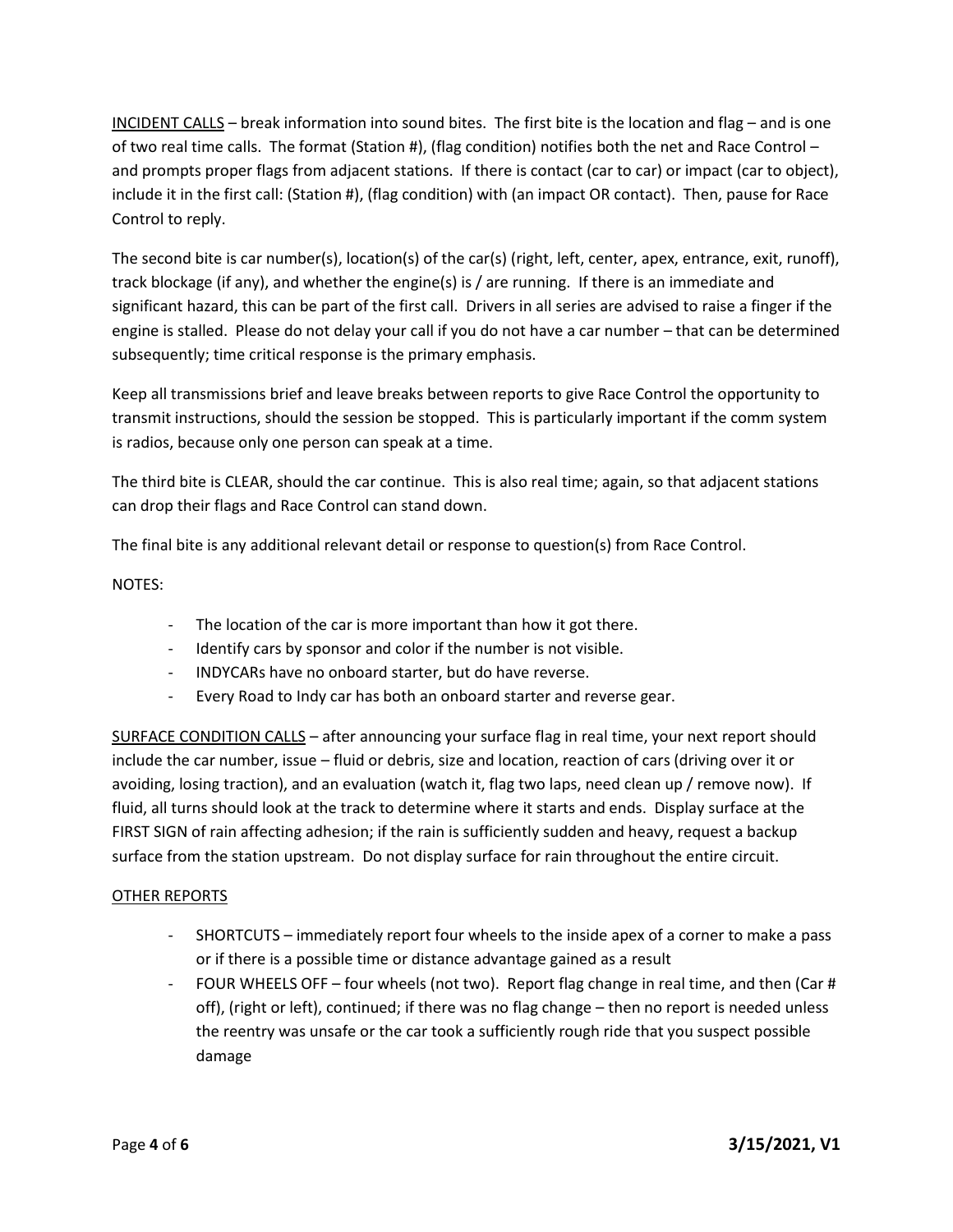- CONTACT / IMPACT report car to car contact or car to stationary object impact; specify car number(s), point of contact (left or right, front or rear), damage as a result, change of position; if appropriate, observation regarding attentiveness to mirrors and flags
- SLOW CARS call only if there is a flag condition change or if there is suspected mechanical difficulty; downstream stations report if the car returns to speed
- MECHANICAL smoke, hot odors (motor oil or gear lube), leaks report surface condition, only one confirmation is needed after the initial report; INDYCARs regularly bottom, which looks like smoke: smoke or spray is typically constant, bottoming is intermittent
- PITTING CARS the station closest to pit in should call cars into the pits which have been observed , penalized, or black flagged, first ("cars are pitting") and last car, leaders pitting under green during races, or cars entering a closed pit during race FCY
- PASSING ON YELLOW report all passes, even if they might be corrections; the greatest potential for passing on yellow is when a yellow is first displayed – either full course or local and drivers will sometimes correct their errors; call all passes during the lap observed; wavebys are not allowed, unless a car pulls out of line to allow other cars to pass
- SAFETY VEHICLES report when the first response vehicle is on the scene (waving yellow for boots on the ground), when the driver is out of the car, and when the last vehicle clears
- WRITTEN REPORTS are needed only upon request

# **RACING------------------------------------------------------------------------------------**

Please review these procedures well before engine start and ask any questions that come up.

PARADE / PACE laps – no flag, except for surface if needed, or to cover car(s) falling out of grid order

#### STARTS

- Race Control announces lights out on pace / safety car
- Start calls the flag; after the green, all turns NO FLAG, unless for an incident
- If waved off, all stations display SINGLE STANDING YELLOW until asked to withdraw
- The first station with good visibility after the start stand calls the leader

#### FULL COURSE YELLOW

- Race Control will call for DOUBLE STANDING YELLOW [the station(s) with the incident(s) flag appropriate to the incident]
- Call all passes under yellow
- Prior to restart Race Control will announce withdrawing double yellow flags when lights go out on the safety car ("Lights out, flags down")
	- $\circ$  A change for 2021 is that the pace car lights along with all fence lights will go out at the "1 to go signal" from the Starter OR the "green this time" announcement from Race Control. You will still hear "Lights out, flags down".
- Start calls the flag; no passing until the green; all turns NO FLAG except for an incident
- If no start, return to DOUBLE STANDING YELLOW